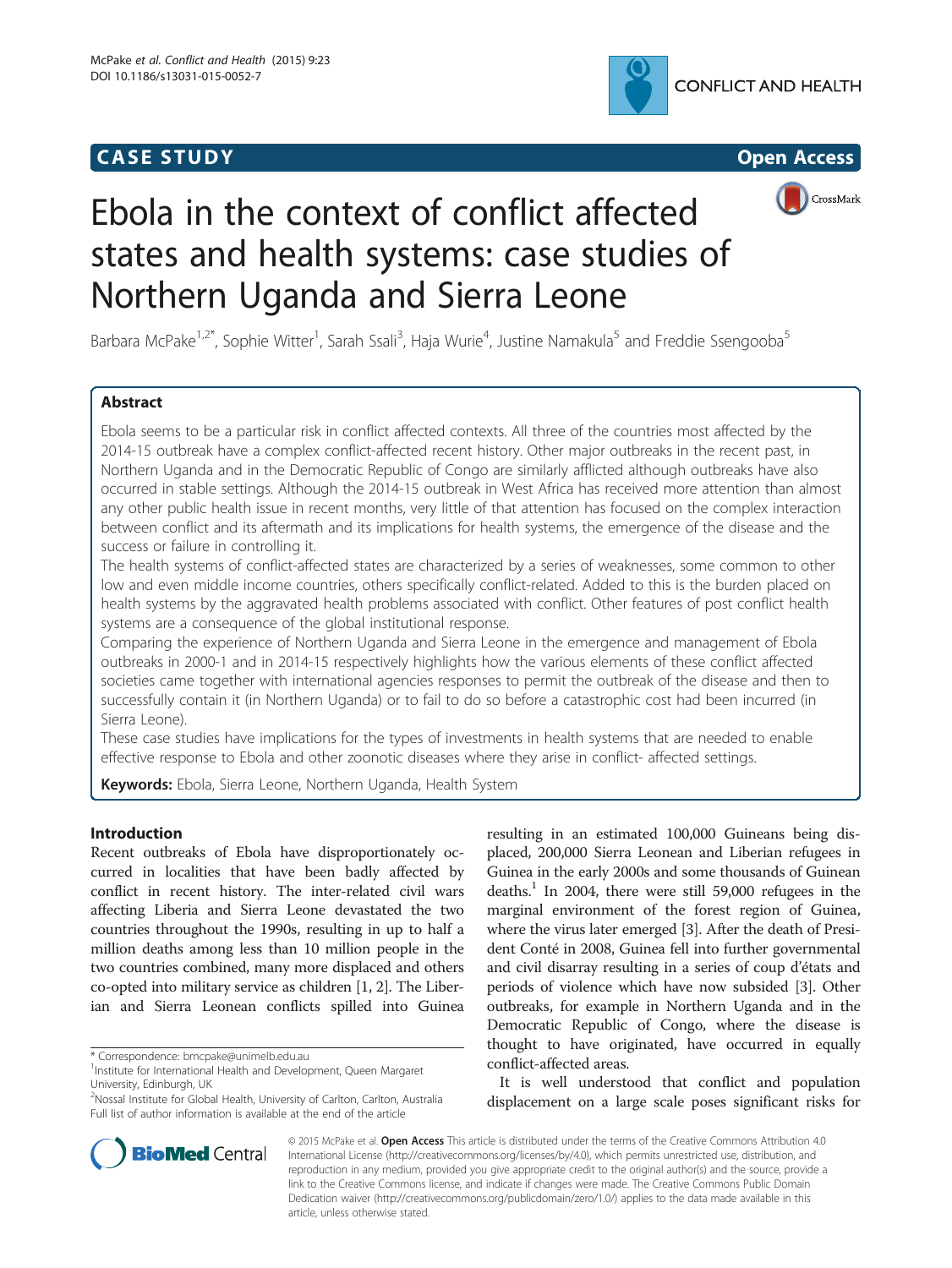infectious disease, combined with livelihood disruption and food and water shortages [\[4\]](#page-8-0). Ford describes the associations between conflict and the re-emergence of African Trypanosomiasis in Sudan, the Democratic Republic of Congo (DRC), Angola and Uganda from the 1970s onwards [[5](#page-8-0)], while Tong reviews the challenges of control during active conflict in DRC [\[6\]](#page-8-0). Bausch et al. [[7\]](#page-8-0) highlight the role played by political unrest in DRC in delaying a response to an outbreak of Marburg virus. Spiegel et al. [[8\]](#page-8-0) confirm a statistical association between the occurrence of natural disasters, complex emergencies and epidemics in the period 1995-2004.

War is one of a number of shocks that drives populations to marginal subsistence strategies with among many implications a likely increase in the recourse to bush meat and forest-based livelihoods. For example, crops may be deliberately or collaterally destroyed, people may temporarily or permanently lose access to land from which they normally derive subsistence or may otherwise become separated from their usual means of livelihood [\[9, 10\]](#page-8-0). These problems may last long into post conflict periods for example wherever population displacement persists. During conflict, active combatants may experience more short term exposure to forest conditions as they advance, retreat, conduct reconnaissance or engage in other war related purpose.

While it has been widely recognized that failure to manage the initial emergence of Ebola and prevent a full scale outbreak is premised on the ineffective operation of certain health system functions including early detection of cases, contact tracing, and timely response to outbreaks (for example [[11\]](#page-8-0)), if initial outbreaks are more likely in conflict-affected settings, strategies to both prevent and control outbreaks need to engage with the complexities of health and other systems in conflictaffected contexts. This paper focuses on published accounts of the two Ebola outbreaks of Northern Uganda (2000-2001) and West Africa (2014-15) and other work in progress in the two countries with which the authors are associated, which is building an understanding of the specificities of the health systems of conflict affected countries and working in both Northern Uganda and Sierra Leone (hence we focus on the Sierra Leone experience of the West African outbreak). It aims to identify the factors that contributed to the relatively successful control of the outbreak in Northern Uganda compared to Sierra Leone and to trace the extent to which both outbreak and control were affected by the histories of conflict in both settings.

## What do we mean by 'conflict affected'?

The most used term among a set of terms that label states weak, dysfunctional or subject to the worst outcomes is the term 'fragile'. This has been defined by DFID [\[12\]](#page-8-0) as

covering 'those [states] where the government cannot or will not deliver core functions to the majority of its people, including the poor" ([\[8](#page-8-0)]:p7), and the OECD definition [[13](#page-8-0)] is similar although more specific about the domains of core functions: 'states are fragile when states lack political will and/or capacity to provide the basic functions needed for poverty reduction, development and to safeguard the security and human rights of their populations'. However these concepts of fragility are both imprecise and inclusive of highly heterogenous state characteristics [\[14\]](#page-8-0). To consider a subset of fragile states that are 'conflict affected' increases the specificity somewhat.

However, in the broadest sense, we are all 'conflict affected', either because the place we live has at some time been the location of conflict, because we are all interconnected inhabitants of a conflict-affected world, or because conflict is defined as encompassing the mildest of differences of opinion. It follows that the definition of conflict affectedness involves specifying time period, area whose inhabitants are affected, and the nature of behaviors that constitutes conflict. Moseley [[15](#page-8-0)] defines war as 'a state of organized open-ended collective conflict' (p14), distinguishing it from a street brawl by the concept of organization; from a boxing match by the concept of open-endedness and from a personal feud by the concept of collectivity. While, as the author acknowledges, the definition remains incomplete and retains ambiguities, all these characteristics are consistent with our meaning of the term 'conflict' here. Brown et al. [[16](#page-8-0)] recognize the complexity of the definition of 'post-conflict' situations and propose a typology based on milestones in the pathway from violent hostilities to economic recovery such as peace agreement, disarmament and demobilization, and the establishment of a functioning state, recognizing that movement occurs in both directions. Collier and Hoefller [\[17](#page-8-0)] have estimated that 40 % of countries relapse into conflict after a period of apparent recovery. We consider that 'conflict-affectedness' implies all intermediate points in the pathway and can (but need not) affect countries indefinitely.

## Health systems in stable and conflict-affected settings

Newbrander et al. [[18\]](#page-8-0) have proposed the following list of characteristics of post conflict health systems:

- Insufficient coordination, oversight and monitoring of health services
- Lack of equity in who receives the available health services
- Lack of mechanisms for developing, establishing and implementing national health policies
- Non-operational health information systems
- Inadequate management capacity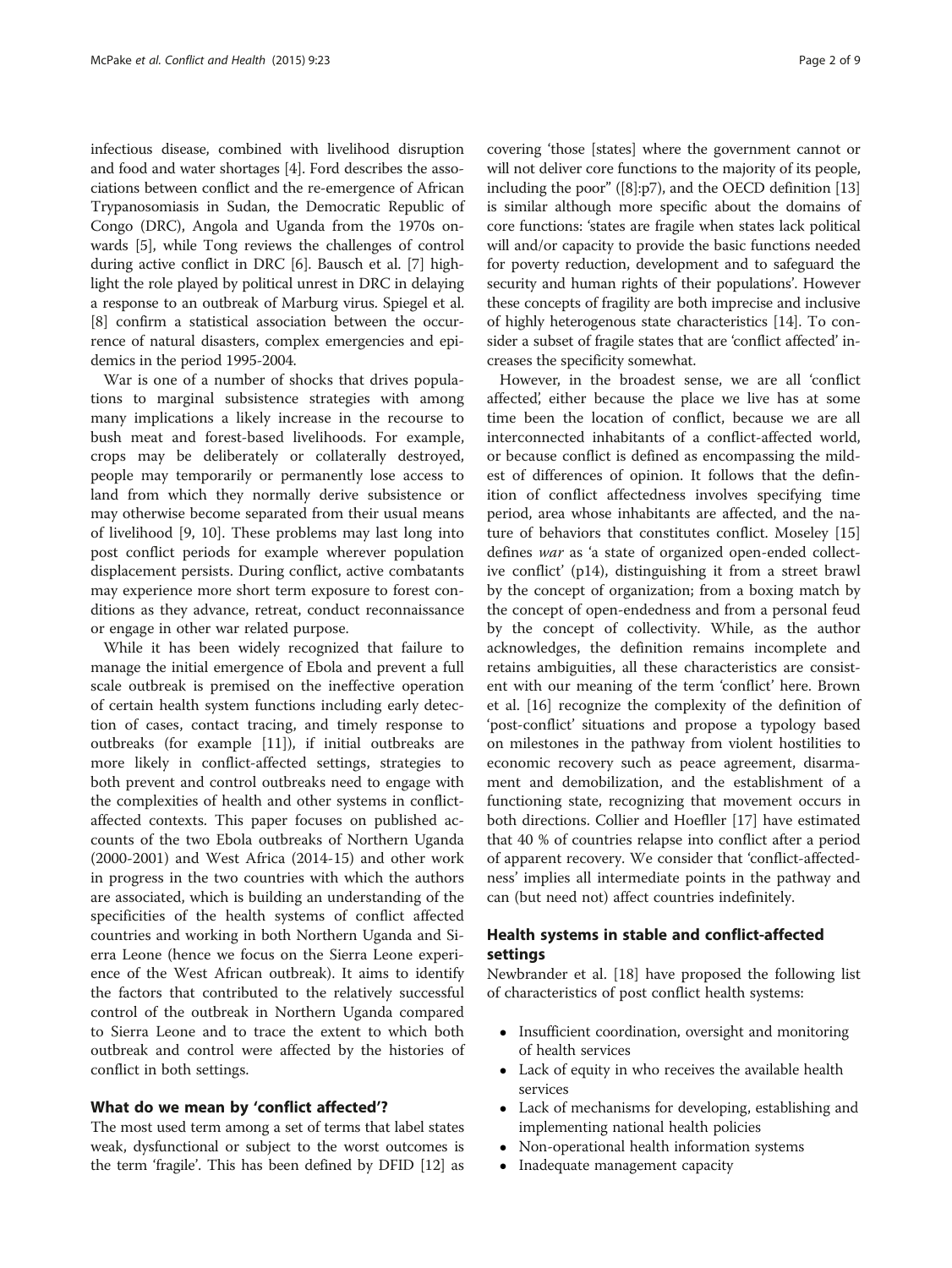- Inability to provide health services to a large proportion of the population
- Ineffective or nonexistent referral systems
- Lack of infrastructure for delivering health services
- Nonexistent or inadequate capacity-building systems

This list is a fairly comprehensive account of characteristics that are common or typical of the health systems of low and even middle income countries as a whole, although the critical domain of human resource constraints is surprisingly absent. However, it might be argued that they are likely to be more acute in conflictaffected health systems to the extent that attempts to resolve such issues are likely to have stalled during active conflict periods in which other concerns may be considered more pressing. In addition, active conflicts such as wars may directly have affected elements such as infrastructure or management capacity, and governance mechanisms may have been diverted to provide oversight of the extremes of conflict-related activity.

Other characteristics have been proposed that suggest health systems in conflict-affected contexts can be differentiated qualitatively [\[19](#page-8-0), [20\]](#page-8-0). Some of these are clear consequences of conflict and violence such as the desertion by health workers of conflict zones (where they are often at particular risk in excess of that of the general population), the damage to infrastructure and the loss of disease surveillance capabilities and records. The flight of health professionals from conflict affected states and areas does not only produce generalized shortages but skews those shortages to those areas that have been most insecure, often rural and remote ones and towards more clinical (emergency response) and away from public health functions. In some cases it creates a missing generation of health professionals, where there has been a prolonged period in which there has been no or little training and recruitment. Relatively inexperienced staff may find themselves in senior positions, for example managing national level programmes and negotiating with international agencies, which may undermine the ability of national institutions to lead the related agenda [[21](#page-8-0)].

Post-conflict health systems can be inundated with aid in multiple forms as a country is considered to have a strong case for investment on the grounds of need (the country has for some time been unable to absorb aid effectively and the effects of war leave a legacy of humanitarian concerns) and on the grounds that investment may have the additional benefit of consolidating the peace process. This places requirements on often inexperienced officials to manage multiple aid-related actors including international NGOs, bilateral and multilateral agencies, all staffed by senior officials with extensive experience of other contexts, but quite often not

experience of the country or region itself. Inevitably, these voices are more effective in directing policy agendas than local ones can be, even though they may be less able to understand the implications of policy advice in the specific context [[21](#page-8-0)].

Furthermore, it has been argued (for example by Kruk et al. [\[4](#page-8-0)]) that there is an onus on health systems policies to communicate political and social values that promote reconciliation, inclusion and confidence in a new government. The extent to which the policies in practice succeed or fail in these respects assumes greater importance not only for health sector objectives but for the success of peace processes. The media may also play an important role here. It can be alarmist and can undermine government efforts as part of its political opposition, or it can support a public health strategy understood to be in the population's best interest. Lowicki-Zucca et al. [[22](#page-8-0)] provide three case studies of reporting in relation to HIV/ AIDS in the context of conflict in Sudan, Uganda and Guinea and identify a series of stigmatizing, inaccurate and misleading statements, often repeated from previous news stories and argue that such reporting reinforces stigma and discrimination and ultimately increases the vulnerability of all populations irrespective of their relationship to the conflict.

Conflict affected health systems have to deal with increased levels of conditions associated with violence, infectious disease outbreaks that follow population disruption (of which Ebola may be an extreme example) and mental health problems that follow from the stress and dislocation associated with conflict [\[4](#page-8-0)].

## The Ebola outbreak in Uganda, 2000-1

Ebola emerged in the conflict-affected Gulu district of Uganda in October 2000, with two clusters first coming to the attention of authorities, among a group of funeral attendees, and among health staff at St Mary's Lacor hospital, run by an Italian Roman Catholic mission in the district [\[23](#page-8-0)]. The index case was never identified, but it is thought that movement of people across the Ugandan, Sudanese and the Democratic Republic of Congo borders is likely to have been implicated [\[24\]](#page-8-0), and it was speculated but never confirmed that the disease had been carried by Sudanese rebels operating in  $Gulu<sub>i</sub><sup>2</sup>$  or by the Ugandan military on return from Congo [\[25\]](#page-8-0). The potential for troop movements to be associated with disease outbreaks has also been demonstrated by the post-earthquake cholera outbreak in Haiti [\[26\]](#page-8-0).

The disease infected 425 people, 224 of whom died, a case fatality rate of 53 %. 17 among the 224 dead were health workers. Centres for Disease control (CDC) [\[27](#page-8-0)], Lane and Nicoll [\[24\]](#page-8-0), Okware et al. [[28\]](#page-8-0), and Lamunu et al. [[23\]](#page-8-0) provide descriptive accounts of the control response that by  $16<sup>th</sup>$  January 2001 had brought the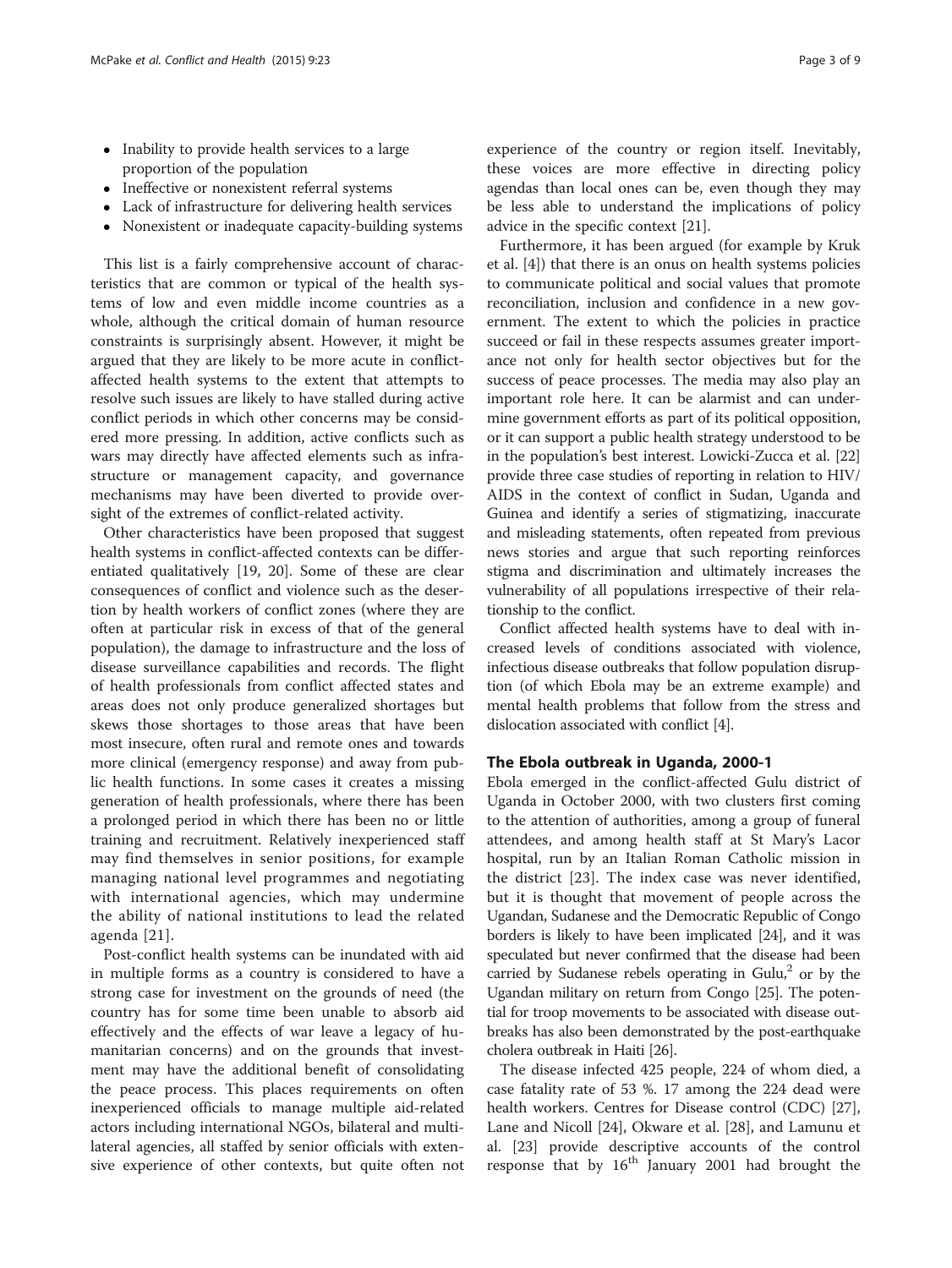outbreak officially under control, with the last confirmed case occurring on the  $14<sup>th</sup>$  January. The Ministry of Health was first alerted to the outbreak on  $8<sup>th</sup>$  October 2000 and a National Task Force (NTF) was established on 12<sup>th</sup> October 2000 to coordinate the response; interministerial and district task forces followed. Response strategies consisted of contact tracing, public education and community mobilization, isolation of cases, infection control through universal precaution and safe burial of the dead using trained burial teams. CDC established an on-site field laboratory for case confirmation. The NTF ensured that international support contributed to the agreed strategy and work plan: more than 25 international organizations contributed.

The cited accounts credit the success of the control efforts to a number of factors: prompt action and effective coordination at both national and district levels; conducive community protocols for dealing with infectious disease among the Acholi people [[29\]](#page-8-0); effective public communication; use of trained burial teams to ensure safe burial in cases of suspicious deaths; effective surveillance mechanisms reaching into communities by the employment of community level scouts, trained for the purpose. The role of the media is highlighted by Okware et al. [[28](#page-8-0)] as supportive of the control efforts, educating the public about control behaviours, reassuring and limiting panic, and explaining government actions such as quarantines. Media briefings from the National Task Force were organised twice per day. Despite newspaper stories reporting panic, stigmatizing reactions and a mix of likely effective and ineffective responses to the risk posed by the outbreak, Kinsman's [[25\]](#page-8-0) account of the media's coverage does not suggest that the media was itself a significant spur to these reactions. Moreover, it appears that the media was used strategically by the Ministry of Health as a means of advising the population on appropriate precautions and health providers on control measures.

The effective response may have been supported by the country's successful management of its AIDS epidemic, widely attributed to its strategy of openness and leading to an understanding of the implications of being seen to hide information in public health emergencies. Uganda's 'open' AIDS policy initiated in the 1980s encouraged officials at all levels to raise AIDS regularly at public meetings [[25](#page-8-0)]. Uganda had also very recently controlled its largest recorded cholera outbreak that emerged at the end of 1997 [[30](#page-8-0)] with likely significant opportunities for learning relative to the Ebola outbreak.

The control effort was not without problems. It was forced to operate in the context of continued conflict with army escorts employed to accompany surveillance teams to insecure areas [\[23\]](#page-8-0) and the death of one scout during an attack on a medical team [\[25\]](#page-8-0), although

Okware et al. [[28](#page-8-0)] report cooperation by rebel groups with the control effort in some instances. Supplies for barrier nursing were scarcely sufficient in the early phase of the outbreak and prior training had been insufficient [[31\]](#page-8-0) and 14 of 22 health workers were infected during the establishment of the first isolation ward [[24\]](#page-8-0) leading to the reinforcement of infection-control measures [\[27](#page-8-0)]. Health workers were not at first compensated for the additional risks or their families compensated for their deaths, until approximately two months into the outbreak [\[25](#page-8-0)].

Hewlett and Amola [\[29](#page-8-0)] describe the experience of the outbreak from the community's perspective. The illness was first understood as any other, with recourse to a mix of biomedical and traditional treatments, the latter in particular responsible for significant use of family resources to secure traditional healers' intervention. When this failed, the illness was reclassified in traditional terms, producing community responses including isolation of the sick, contact only by survivors of the illness or the elderly and constrained movement between villages, a set of responses that was highly consistent with those biomedically recommended. Burial practices were also changed in ways that may have reduced transmission, but only after the initial phase when normal burial practices were probably associated with a high level of transmission, particularly to women who are most exposed by traditional practices. Issues of trust between local communities and Euro-Americans may have affected the control effort as people sought to evade transport to hospital for fear of theft of their body parts if they died, initial post-mortems and sample collection having generated such rumours. The speed and lack of public visibility of burials conducted under control protocols contributed to this fear. Stigma also significantly affected survivors in ways likely to lead people to seek to conceal the early stages of illness [[29, 24](#page-8-0)].

While some desertion from their posts by health workers is documented [[31](#page-8-0), [25\]](#page-8-0) the more dominant behavior was to remain despite the risks and at times inadequate protection and this may reflect the reality that the health workforce already persisted in delivering services in the midst of conflict in which they were regularly at risk.

Life histories with health workers in the Acholi subregion found that the Ebola outbreak of 2000-1 added to their ongoing challenges, such as experiencing injury and living under threat, with increased workloads and minimal professional support [[32\]](#page-8-0). Those who stayed (largely mid-level cadres) were supported by encouragement from managers and elders, and appear to have been intrinsically motivated, taking pride in their work as health workers. Health workers coped with increased workload by taking on higher levels of responsibility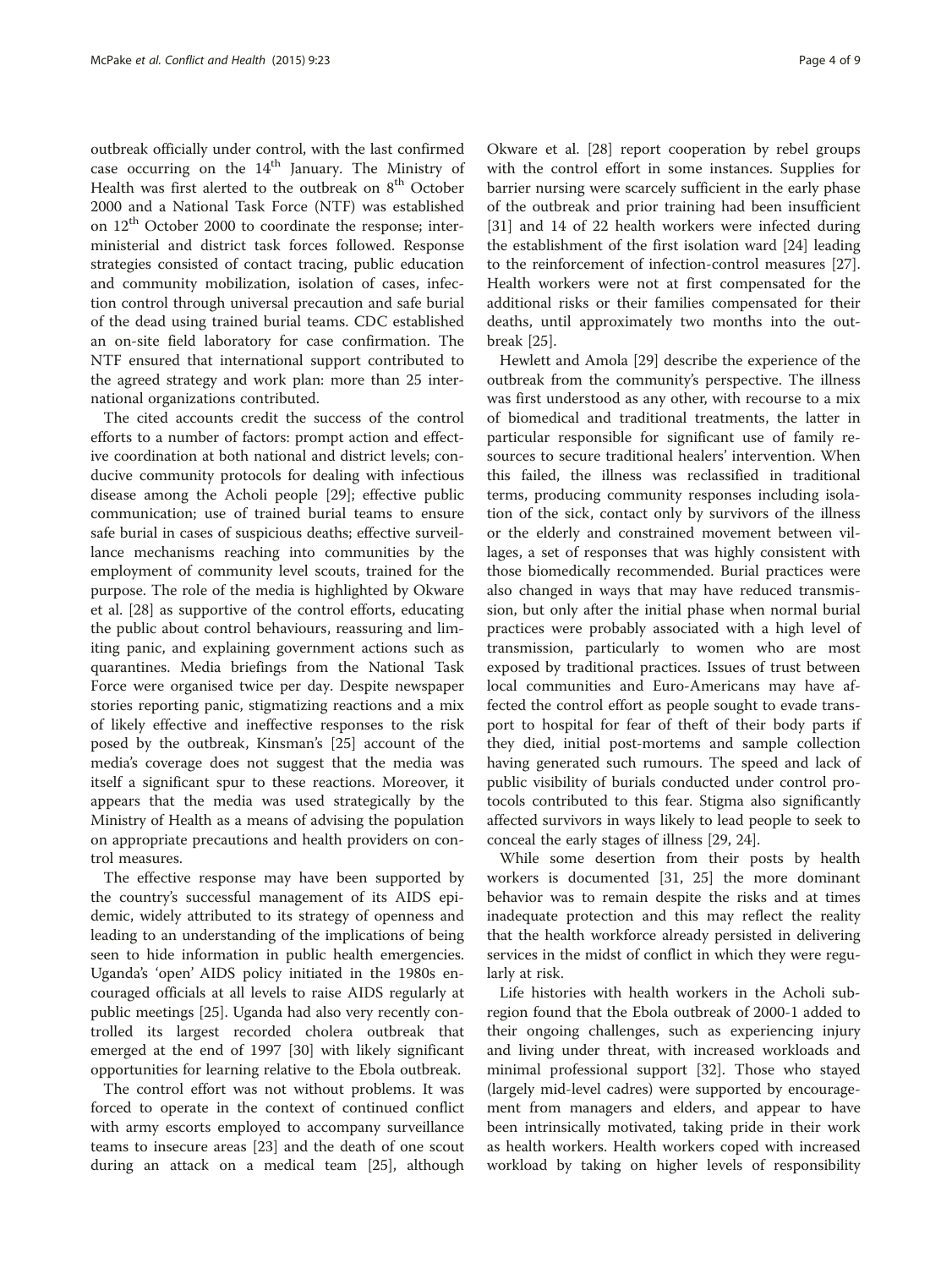than those they were qualified to do and by working in shifts. Allowances for outreach from NGOs to cope with epidemics such as Ebola also helped to keep them going in the absence of regular salaries, and other support from NGOs including unprecedented levels of training and engagement with international experts were also motivating [[32](#page-8-0), [33](#page-8-0)].

Despite the inevitable difficulties, Uganda appears to have managed well in the context of a conflict affected health system by providing good national leadership, likely benefiting from the national institutions in the central part of the country which had avoided recent conflict, enabling better coordination and oversight than might typically be expected. Uganda's emergence from conflict at the national level was relatively immature, the outbreak occurring only 15 years after Yoweri Museveni had come to power and brought stability after a long period characterized by intermittent civil war and localized conflict. Nevertheless, its institutional development in that period has been considered rapid. Museveni's first term until 2001 was strongly supported by foreign aid and the country experienced rapid economic growth [[34](#page-8-0), [35\]](#page-8-0) While the North of the country generally failed to benefit from these trends [\[36\]](#page-8-0) the availability of the national resources and institutions appear to have been a factor in the Ebola response.

As the conflict in the North was ongoing, the region was not at that stage significantly penetrated by a major international aid presence with concomitant concerns of co-ordination and sovereignty, thereby easing the coordination task. A major resource appears to have been provided by the St Mary's Lacor hospital, a well-equipped, long standing and internationally supported and partially staffed facility. The standard of care and facilities at this hospital probably underpinned the comment of a WHO official that local facilities in Uganda were 'outstanding compared to the classic Ebola situation' [[25](#page-8-0)].

Distrust of the national government, implicated in the regional conflict, appears to have constrained the control effort with respect to suspicions about the rationale for rapid and isolated burial and beliefs such as those that implicated Ugandan government forces in the origin of the outbreak. Overall, though, the national effort appears to have secured community acceptance in the main, and the success in controlling the outbreak may have contributed to confidence in the national government.

## The Ebola outbreak in Sierra Leone 2014-15

The 2014-15 Ebola outbreak in Sierra Leone originated in Guinea; the first case is thought to have been a child of 2 years in Guinea's forest region in December 2013, most likely infected by a fruit bat. The disease had spread to health workers in the town of Guéckédou by January 2014 but the Ministry of Health was not notified until March,

2014 after which teams of health workers from both the Ministry of Health and the international non-governmental organization Médecins Sans Frontières (which was already present in the area through involvement in a malaria project) became involved. Blood samples were sent to Europe for analysis [[37](#page-8-0)]. Until May 2014, cases in Liberia and Sierra Leone were very few but rose sharply at that point. By June  $21<sup>st</sup>$  2015, 13,059 cases and 3, 928 deaths had resulted (case fatality rate  $30\%$  $30\%$ <sup>3</sup>.

Basic control measures, including early diagnosis with patient isolation, infection prevention control, contact tracing, barrier nursing, disinfection of contaminated objects and areas and safe burial appear to have been implemented slowly in all three countries due to shortages of staff, trained in infection prevention and control and lack of personal protective equipment, and limited laboratory, clinical management and surveillance capacities. Significant problems of lack of cooperation between population, national health system and international response teams also affected the success of control measures [[38](#page-8-0)]. Deep rooted traditional beliefs played a part in the delays, as did lack of trust in the government and health system, which may be related to people's experience of conflict, $4$  and of multiple decades of corrupt and partial treatment by government, especially with respect to ethnic and internal regional rivalries, $5$  both before and after the conflict [[39](#page-8-0)]. The disease quickly moved across borders and to population centres where it was able to take root. High levels of population mobility – perhaps seven fold levels elsewhere in the world, have been implicated.<sup>6</sup> The early media response in the region appears also to have been unhelpful, accusing the government of incompetence and corruption which, whether accurate or not, did not support public health measures. Government responses of at-tempts at media censorship compounded the difficulty<sup>[7](#page-7-0)</sup>.[8](#page-7-0)

Even after the situation was declared to be a Public Health Emergency of International Concern in August 2014, the response in Sierra Leone and its neighbours continued to be sluggish. In September, a total of 1,152 beds were estimated to be needed for Ebola cases in Sierra Leone, only 28 % were available and only an additional 25 % pledged to be set up by an identified partner. There were not even plans for 46 % of the estimated beds needed. Laboratory capacity was still in the process of being established; a mobile laboratory set up in Freetown had the capacity to undertake less than 100 tests per day; laboratories in the Northern and Southern regions were reported to be non-functional. Community level interventions were reported to be faring better with surveillance programmes reporting coverage of 90 % 'where contact tracing is being carried out'; house-to-house campaigns reaching 75 % of all households; and burial teams operating in all affected districts.<sup>[9](#page-7-0)</sup>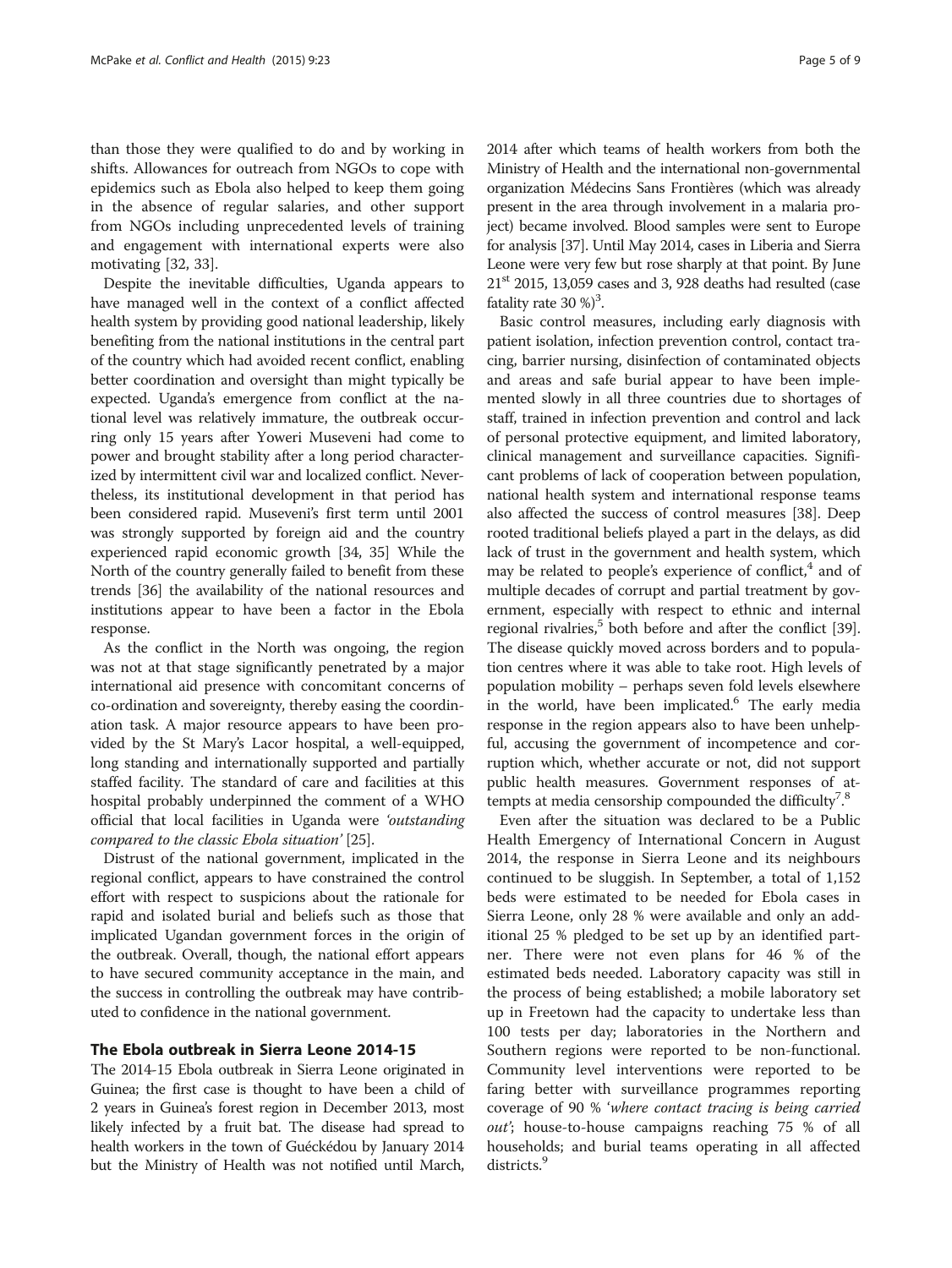Despite recent improvements linked to the Free Health Care Initiative [\[40\]](#page-8-0), the available health workforce is still inadequate and maldistributed and in most cases lacks the skills and training for the job at hand. Wurie and Witter [[41](#page-8-0)] reported a chronically understaffed, demotivated, ill equipped, overworked health workforce in general, working in conditions described as poor, supported by inadequate logistics and resources and inadequate levels of health education and promotion. Also documented are non-payment or delayed payment of financial incentives implemented to motivate, attract and retain health workers in rural postings [\[41](#page-8-0), [42](#page-8-0)]. This also emerged as an issue for concern as challenges were faced in the payment of risk allowances to frontline health care workers. In addition an enabling environment for practicing infection prevention and control was lacking. Collectively, these demotivating factors encouraged attrition from the health workforce and exacerbated the lack of trust between service users and health service providers. Service users were more accustomed to seeking health services from traditional healers instead of health facilities, particularly in the early phase of the outbreak.

Training pathways in Sierra Leone are clinically dominated and public health training is limited, implying that front line health workers had limited expertise in managing infection and that functions such as surveillance and contact tracing were largely unstaffed. Consequently, the majority of health specialists at the forefront, in the early phase of the outbreak were international experts flown in by international development partners, which delayed the response.

Sierra Leone was at a similar distance from national conflict in 2014 as Uganda in 2001, but it had recovered little from the paralysis of the economy and provision of public services and the destruction of infrastructure and governmental institutions wreaked by the conflict. Moreover, the conflict was linked to and compounded socioeconomic and political divisions which predated it [[43](#page-8-0), [44\]](#page-8-0). Hanlon [\[45](#page-8-0)] describes the recreation of the political and economic conditions that fuelled the conflict in the post conflict settlement. The public health system in the aftermath of the conflict was practically collapsed. Only 16 % of the health centres were still functioning by 1996, mainly in Freetown [[46\]](#page-8-0). While one of the tragedies of Ebola was that it came at a time when the health system was starting to recover - with reforms introduced since 2010 which reduced financial barriers for users while increasing support for and accountability of staff [[40, 47](#page-8-0)], it was still badly affected by its pre- and post-conflict legacy. A 'Service Availability and Readiness Assessment' [[48\]](#page-8-0) found Sierra Leone lagging behind countries including Burkina Faso, Cambodia and Haiti in measures of health system capacity. The accumulated experience has led households to depend on informal and mixed care

seeking, while from the health worker side, many staff were unofficial, working off payroll until recently and funded through informal payments from patients [\[40](#page-8-0)].

Another feature which appears to have hampered responses in Sierra Leone is the lack of decentralised authority within the health sector. Although decentralisation was initiated in 2004, core functions like hiring, deploying and managing staff remained highly centralised [[41](#page-8-0)] impeding local responsiveness, a problem exacerbated by slow information and direction from the centre, as was the case in the Ebola outbreak. A recent study of district dynamics (pre-Ebola) highlighted the need to empower the DHMTs with the necessary tools to redress the power imbalances between them and the other actors, including international NGOs, at local level [\[49\]](#page-8-0). Some commentary suggests the possibility of the heavy NGO involvement in healthcare in Sierra Leone and Liberia being one of the reasons for the delay in the control of the epidemic because of the lack of investment in the meso-level of health sector administration [[50](#page-8-0)].

A number of factors that are not clearly conflict related are also likely to have made control of the outbreak more difficult. The situation is thought to have been significantly complicated by the centre of the outbreak occurring amidst three international borders, giving rise to specific difficulties of co-ordination because the constellation of international agencies in each are markedly different, dominated by France in Guinea, the UK in Sierra Leone and the US in Liberia . International support to control the epidemic in the three countries whose systems were acknowledged to be weak failed to materialize. WHO 'failed catastrophically' in identifying, responding and alerting the international community to the outbreak ([\[51\]](#page-8-0): p1550). Peter Piot, one of the team that originally identified the Ebola virus in Zaïre (now DRC), is quoted as suggesting that it may have been scarred by its experience of the swine flu threat in 2009, when it was widely condemned for over-reaction, while others considered that the reaction was characterized by complacency . With earlier epidemics (the worst having been the Ugandan 2000-1 outbreak) quickly controlled, economic and political concerns may have been allowed to dominate public health ones.

## Conclusions

Conflict and its aftermath are among the factors that increase the opportunity for the Ebola virus to transmit from a forest animal to a human by disrupting livelihoods and living arrangements. Those whose normal subsistence is undermined, for example because their homestead is made insecure and those who are active conflict participants, appear to be at increased risk of being infected.

The disruption to public health systems that is a common effect of conflict undermines rapid case detection,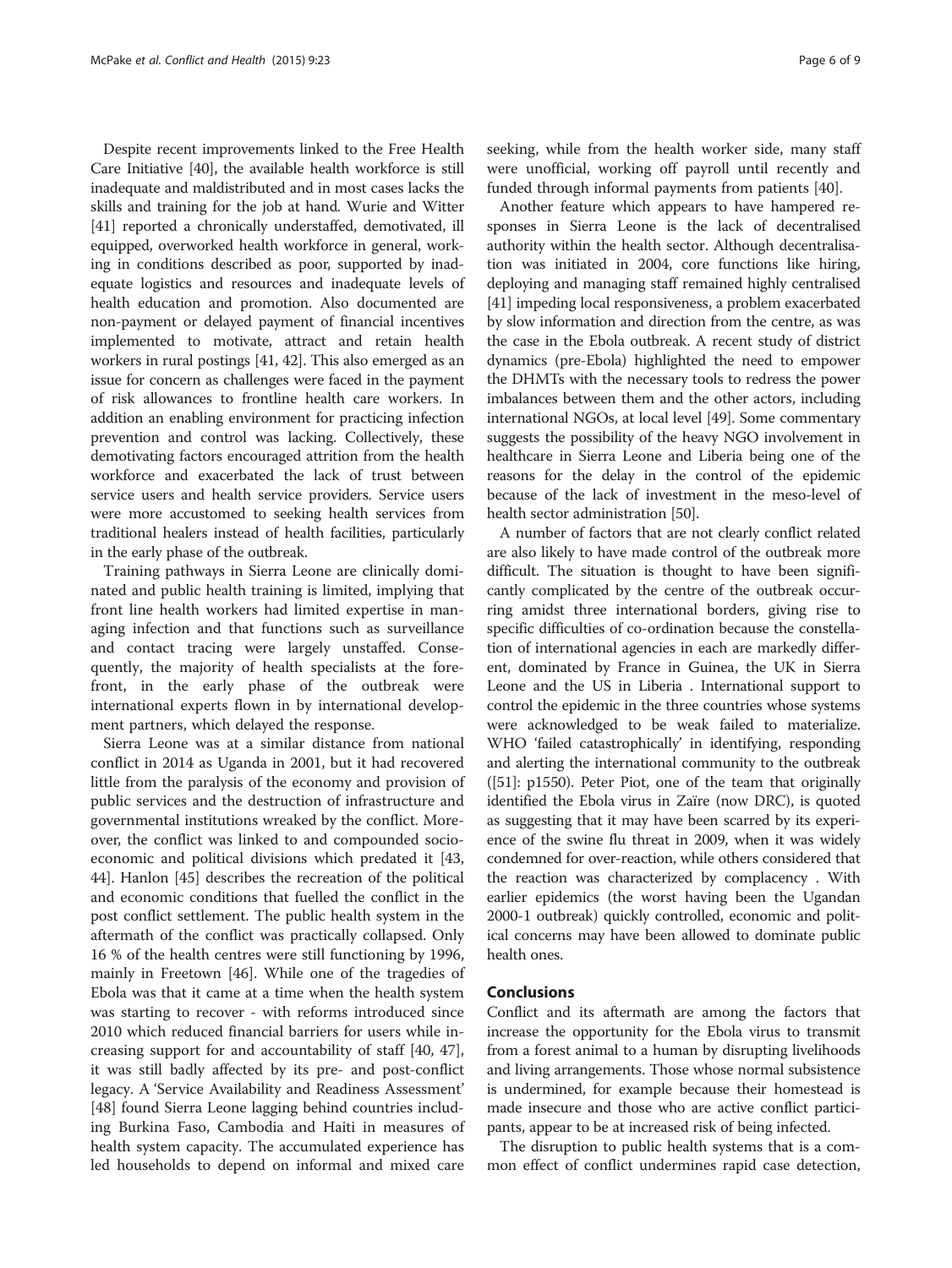contact tracing and quarantine arrangements. The uncertainties associated with the first Ugandan case in 2000 indicate the extent to which the virus had taken hold before it was recognized. Multiple theories about the index case implicating active combatants from either side and refugees, in turn, implicate the chaos associated with conflict at this stage.

The depleted state of health systems that are conflictaffected undermines control efforts. Damaged infrastructure, lost records, depleted health workforce and weak governance reflected in ineffective management, support systems, supplies systems and maldistribution of resources combine to frustrate effective public health intervention. The problems are worsened if international support is fragmented and poorly co-ordinated, or directed by people with little understanding of local context.

Table 1 compares a number of key features of the two cases studies suggesting that differences in local, national and international responses to the initial outbreaks are likely to have played a significant role in their different outcomes.

The Uganda experience in 2000-1 shows that despite the unfavorable conditions of a conflict affected environment, effective containment and swift control can be achieved. Some features of the Ugandan case seem to contribute to an explanation of that success. One clear difference between it and the Sierra Leone case is that stable governance arrangements appear to have been reestablished more effectively in the post conflict period of the South of the country allowing established national

institutions of governance to oversee a competent response including effective co-ordination of international agencies. In contrast, aid co-ordination problems have been implicated as among those undermining control efforts in Sierra Leone and West Africa more generally.

At the centre of control efforts in Northern Uganda was St Mary Lacor hospital in Gulu, an NGO hospital that had established resilient systems capable of withstanding the operational difficulties of two decades of conflict around it. Its conflict related position, as a safe zone for people fleeing violence, contributed to the levels of trust that further strengthened its role during the outbreak. The faith based sector has also been identified as a key resource that has enabled effective response to Ebola outbreaks in DRC [[52](#page-8-0)]. No equivalent hospital took on this role in Sierra Leone, with outbreak control reliant on government hospitals, affected by all the problems of weak governance and depleted resources.

Timing may also have mediated against a repeat of the Ugandan experience in West Africa. Both the explanations of complacency premised on previous successful control efforts, and of caution in relation to allegations of over-reaction following measures taken to manage the swine influenza outbreak of 2009 highlight path dependencies and factors that had affected global public health thinking between 2001 and 2014.

These case studies have implications for the types of investments in local, national and international health systems that are needed to enable effective response to Ebola and other zoonotic diseases where they arise in conflict-

| <b>Table 1</b> A comparison of the features of the two case studies |  |  |  |
|---------------------------------------------------------------------|--|--|--|
|---------------------------------------------------------------------|--|--|--|

|                           | Uganda 2000-2001                                                                                                                                                      | Sierra Leone 2014-15                                                                                                                |  |
|---------------------------|-----------------------------------------------------------------------------------------------------------------------------------------------------------------------|-------------------------------------------------------------------------------------------------------------------------------------|--|
| Cases                     | 425                                                                                                                                                                   | 13059                                                                                                                               |  |
| Case fatality rate        | 53 %                                                                                                                                                                  | 30 %                                                                                                                                |  |
| Response features         | National Task Force established within 4 days of MoH notification                                                                                                     | Delay in notification of MoH                                                                                                        |  |
|                           | CDC establishes local field laboratory                                                                                                                                | Slow implementation of control measures                                                                                             |  |
|                           | Effective co-ordination of international support                                                                                                                      | Sharp rise in cases 2 months after notification of MoH                                                                              |  |
|                           |                                                                                                                                                                       | Basic control measures still absent 7 months into<br>outbreak                                                                       |  |
| Human resource factors    | Significant difficulties but evidence of intrinsic motivation;<br>supportive environment and positive role of international<br>NGOs and experts.                      | Insufficient numbers, inadequate and inappropriate<br>training and poor motivation all documented                                   |  |
| Media                     | Effective use for public communication                                                                                                                                | Antagonistic relationship between government and                                                                                    |  |
|                           | Limited scare mongering                                                                                                                                               | press; accusations of government incompetence and<br>attempts at censorship                                                         |  |
| Community level           | Some problems of stigma and distrust between community<br>and health authorities but some community responses highly<br>consistent with public health recommendations | Significant problems of lack of co-operation and trust,<br>and conflict between public health measures and<br>traditional practices |  |
| Institutional development | Rapid development in South of country in preceding 15 years<br>provided basis for national institutional response                                                     | Limited economic and political recovery post conflict<br>probably contributed to failures                                           |  |
|                           | Importance of established faith based hospital                                                                                                                        |                                                                                                                                     |  |
| International response    | Fast, effective emergency response of agencies such as WHO<br>and CDC                                                                                                 | Delayed response may have been premised on<br>complacency and political concerns.                                                   |  |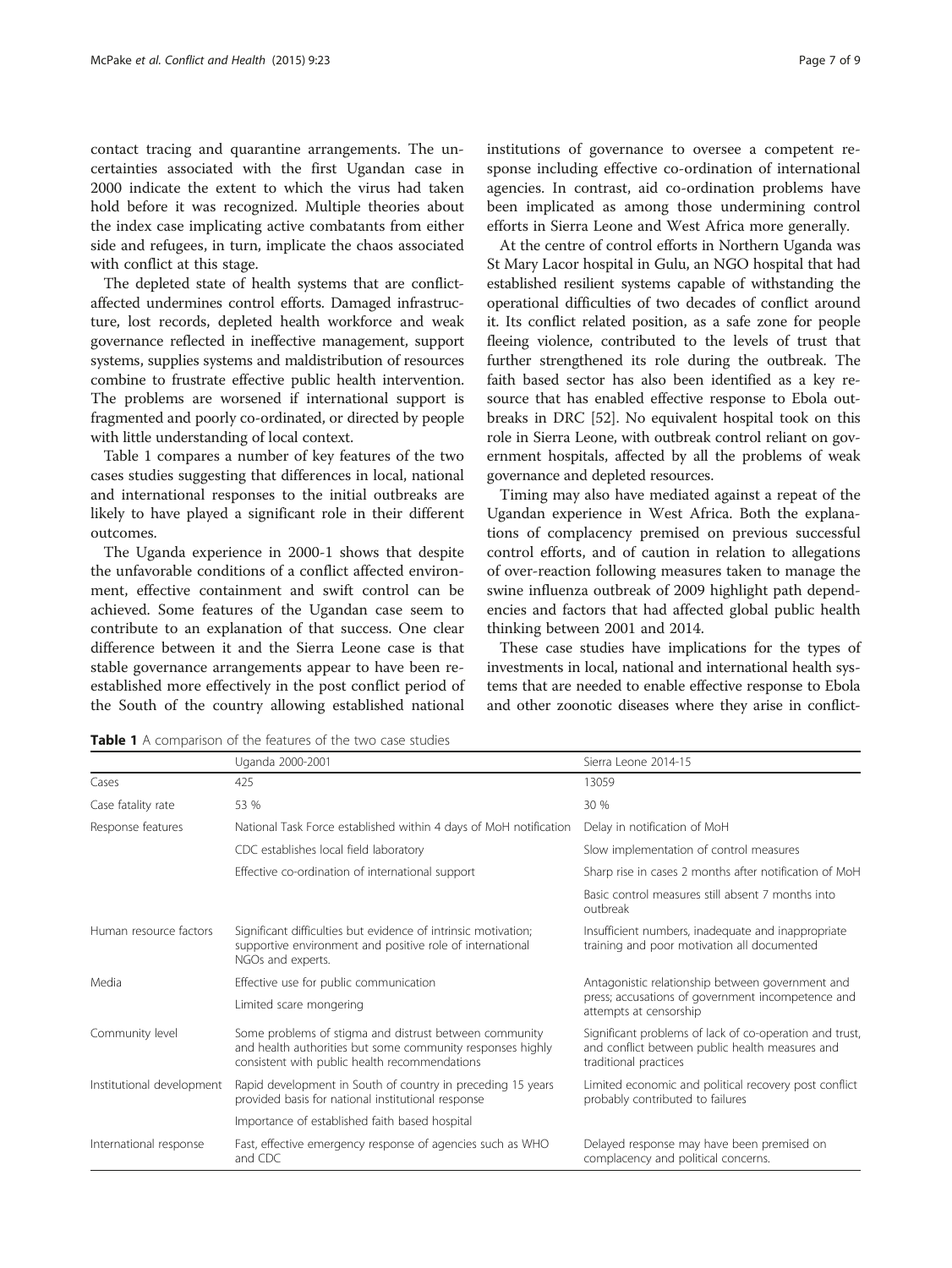<span id="page-7-0"></span>affected settings. At local level, building trust between communities and health providers relies on investment in a health workforce that is well supported financially, logistically and managerially and can establish strong relationships with service users. Understanding the importance of trust based relationships between community and health workers needs to inform reforms and projects with other intentions such as increasing accountability.

At national level, resources and technical support to those key functions that support local health workers require mechanisms to ensure local understandings of underlying issues are promoted, and effective co-ordination of international aid. The role of the media is important: public health authorities need to garner support for their actions from the media which can be an important component of the public education effort.

At international level, a re-prioritisation of infectious disease response readiness is required. The 2014-15 Ebola outbreak drew world attention to the strong interest that wealthy economies have in investing in the resolution of problems in weak states. The case studies help to identify the specific investments that are likely to be helpful but also highlight the complexity of the constellation of issues involved.

## End notes

- 1. [http://www.globalsecurity.org/military/world/war/](http://www.globalsecurity.org/military/world/war/guinea.htm) [guinea.htm](http://www.globalsecurity.org/military/world/war/guinea.htm)
- 2. Amarillo Globe News, October  $20<sup>th</sup>$ , 2000: [http://](http://amarillo.com/stories/2000/10/20/usn_ebola.shtml) [amarillo.com/stories/2000/10/20/usn\\_ebola.shtml](http://amarillo.com/stories/2000/10/20/usn_ebola.shtml)
- 3. [http://www.cdc.gov/vhf/ebola/outbreaks/2014-west](http://www.cdc.gov/vhf/ebola/outbreaks/2014-west-africa/case-counts.html)[africa/case-counts.html](http://www.cdc.gov/vhf/ebola/outbreaks/2014-west-africa/case-counts.html)
- 4. [http://healthsystemsglobal.org/blog/14/Ebola-s](http://healthsystemsglobal.org/blog/14/Ebola-s-collision-with-the-Sierra-Leone-post-conflicthealth-system.html)[collision-with-the-Sierra-Leone-post-conflicthealth](http://healthsystemsglobal.org/blog/14/Ebola-s-collision-with-the-Sierra-Leone-post-conflicthealth-system.html)[system.html](http://healthsystemsglobal.org/blog/14/Ebola-s-collision-with-the-Sierra-Leone-post-conflicthealth-system.html)
- 5. [http://www.economist.com/news/middle-east-and](http://www.economist.com/news/middle-east-and-africa/21610250-many-sierra-leoneans-refuse-take-advice-medical-experts-ebola-death)[africa/21610250-many-sierra-leoneans-refuse-take](http://www.economist.com/news/middle-east-and-africa/21610250-many-sierra-leoneans-refuse-take-advice-medical-experts-ebola-death)[advice-medical-experts-ebola-death](http://www.economist.com/news/middle-east-and-africa/21610250-many-sierra-leoneans-refuse-take-advice-medical-experts-ebola-death)
- 6. [http://www.who.int/csr/disease/ebola/one-year](http://www.who.int/csr/disease/ebola/one-year-report/factors/en/)[report/factors/en/](http://www.who.int/csr/disease/ebola/one-year-report/factors/en/)
- 7. [http://en.starafrica.com/news/sleone-legislators](http://en.starafrica.com/news/sleone-legislators-summon-radio-manager-over-ebola-funds-reportage.html)[summon-radio-manager-over-ebola-funds](http://en.starafrica.com/news/sleone-legislators-summon-radio-manager-over-ebola-funds-reportage.html)[reportage.html](http://en.starafrica.com/news/sleone-legislators-summon-radio-manager-over-ebola-funds-reportage.html)
- 8. [http://www.reuters.com/article/2014/10/03/us](http://www.reuters.com/article/2014/10/03/us-health-ebola-liberia-idUSKCN0HS15Q20141003)[health-ebola-liberia-idUSKCN0HS15Q20141003](http://www.reuters.com/article/2014/10/03/us-health-ebola-liberia-idUSKCN0HS15Q20141003)
- 9. [http://apps.who.int/iris/bitstream/10665/134771/1/](http://apps.who.int/iris/bitstream/10665/134771/1/roadmapsitrep_24Sept2014_eng.pdf?ua=1) [roadmapsitrep\\_24Sept2014\\_eng.pdf?ua=1](http://apps.who.int/iris/bitstream/10665/134771/1/roadmapsitrep_24Sept2014_eng.pdf?ua=1)

#### Competing interests

The authors declare that they have no competing interests.

#### Authors' contributions

This article is based on reflections from multiple research studies within the ReBuild Consortium's programme [\(www.rebuildconsortium.com](http://www.rebuildconsortium.com/)). BM drafted the article and SW, SS, HW, JN and FS, all active in research that has

contributed to the reflections, added additional material and commented on the emerging draft on at least two occasions.

#### Authors' information

Barbara McPake is one of the Research Directors of the ReBuild consortium based in the Institute for International Health and Development, Queen Margaret University, Edinburgh and also Professor and Director of the Nossal Institute for Global Health, University of Melbourne. She is a health economist focusing on the health systems of low and middle income countries and conflict affected states, with specific interests in health financing and human resources for health.

Sophie Witter is a health economist specialising in health financing policy and health systems research in low and middle income countries. She has 25 years' experience in these areas, working first in a development agencies and then in the universities of York, Aberdeen and QMU Edinburgh. She is currently Professor of International Health Financing and Health Systems at QMU. Within ReBUILD she is leading research on health worker incentives across four post-conflict countries.

Sarah Ssali is a Senior Lecturer in Gender Studies, College of Humanities and Social Sciences at Makerere University, Kampala, and is a researcher with the ReBUILD Consortium. She holds a PhD in International Health Studies from Queen Margaret University, a Master of Arts in Gender Studies from Makerere University and a Bachelor of Arts in Social Sciences from Makerere University. She has experience researching social sciences dimensions of health and using ethnographic research methods.

Haja Ramatulai Wurie is a health systems researcher attached to the College of Medicine and Allied Health Sciences in Sierra Leone. She has done significant work on health worker experiences and incentives prior to the Ebola outbreak and has advised donors on how to keep the health work force motivated during the outbreak to maintain health service delivery. In addition she is a local WHO consultant on health systems strengthening in Sierra Leone, working with the in-country team and the international team on the HRH recovery assessment as SL plans to move into the post Ebola reconstruction phase.

Justine Namakula is a Research Fellow at the Department of Health Policy, Planning and Management at the School of Public Health, College of Health Sciences, Makerere University, Kampala, and is the Coordinator of ReBUILD consortium studies in Northern Uganda. She is a social scientist with training in sociology, social administration and gender and development studies. She also has conducted baseline, midterm and end- term evaluations for nongovernmental agencies working in both post conflict Northern Uganda and non-conflict areas in Uganda. She is currently working towards a PhD at QMU. Freddie Ssengooba, is Associate Professor in the Department of Health Policy, Planning and Management at the School of Public Health, College of Health Sciences, Makerere University, Kampala. He specializes in health systems and policy. In the last 12 years, Dr. Ssengooba has led a programme of research on organizational reforms such as decentralization of health services; autonomy and efficiency of hospitals; performance-based contracting and its impacts on the health system in general and on the workforce in particular. His current research engagements focus on the effectiveness of donor aid for HIV/AIDS on the health system and researching the translation of evidence into policies and programmes.

#### Acknowledgements

This work was supported by the UK department for International Development (DFID) through the ReBUIILD Consortium.

#### Author details

<sup>1</sup>Institute for International Health and Development, Queen Margaret University, Edinburgh, UK. <sup>2</sup>Nossal Institute for Global Health, University of Carlton, Carlton, Australia. <sup>3</sup>School of Women and Gender Studies, Makerere University, Kampala, Uganda. <sup>4</sup>College of Medical and Health Sciences University of Sierra Leone, Freetown, Sierra Leone. <sup>5</sup>School of Public Health Makerere University, Kampala, Uganda.

### Received: 2 April 2015 Accepted: 3 August 2015 Published online: 08 August 2015

#### References

1. Smillie I, Minear L. The charity of nations: humanitarian action in a calculating world. Bloomfield: Kumarian; 2004.